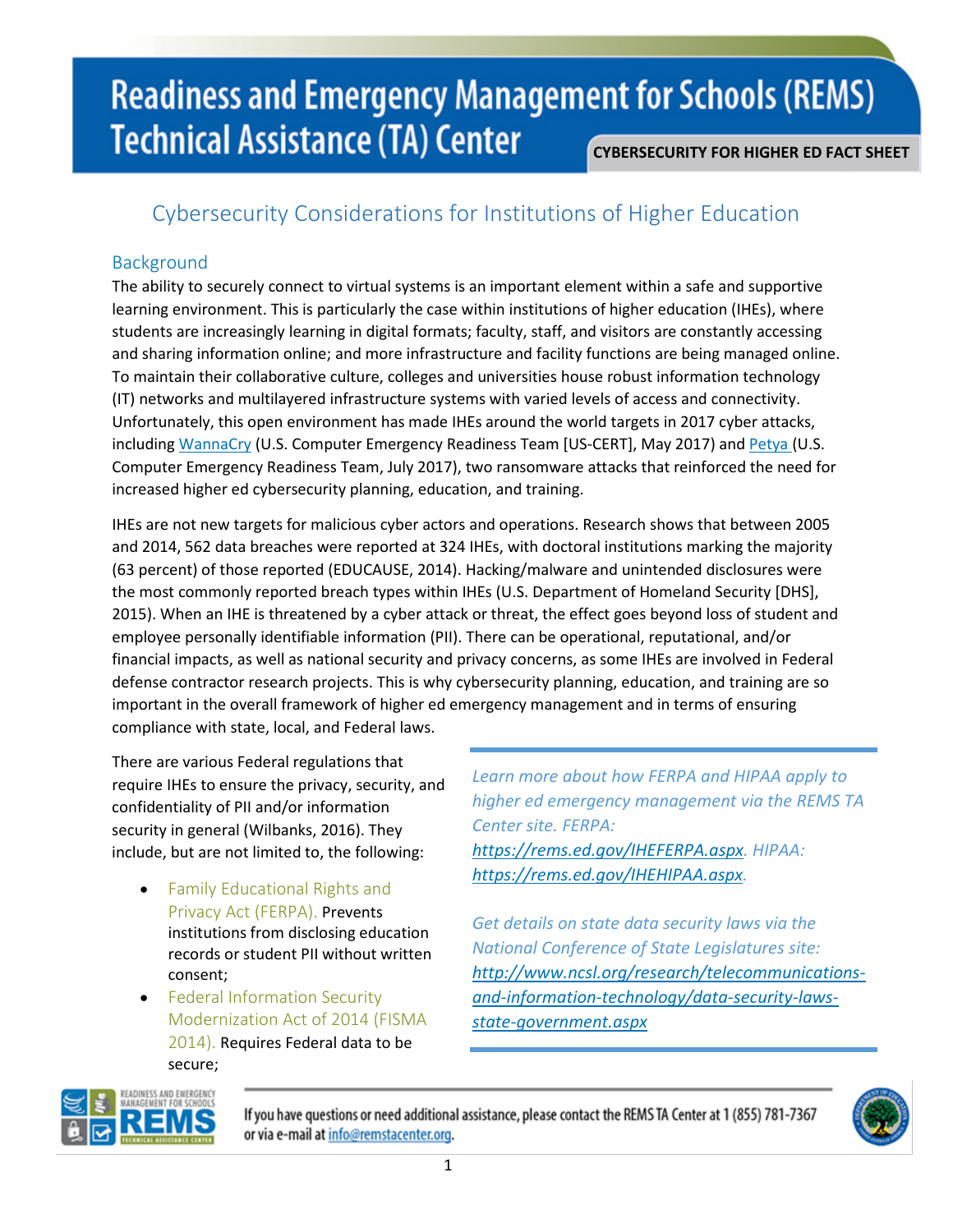- Gramm-Leach-Bliley Act (GLBA). Requires "financial institutions," including colleges and universities, to ensure the security and confidentiality of customer PII;
- Health Insurance Portability and Accountability Act (HIPAA). Requires institutions to protect health records and other identifiable health information via privacy safeguards and by limiting use and disclosures without authorization;
- $\bullet$  Higher Education Act (HEA). Requires IHEs wit[h Title IV programs](http://federalstudentaid.ed.gov/site/front2back/programs/programs/fb_03_01_0030.htm) to have policies, safeguards, monitoring, and management practices related to information security; and
- Student Aid Internet Gateway (SAIG) Enrollment Agreement. Requires IHEs with Title IV programs to ensure that all Federal Student Aid applicant information is protected.

IHEs should keep these Federal regulations in mind, as well as state and local laws related to managing information security in the education environment, when creating cybersecurity plans, policies, and procedures for use by staff (IT, emergency management, academic, research, administrative, etc.), students, and visitors.

### Threats Facings IHE Networks and Systems

Chief information security officers (CISOs) within IHEs are responsible for protecting, securing, and storing a lot of information, including financial aid applications containing student and family PII, sensitive research information, intellectual property, information within online learning portals, operational data, and more. This puts them at risk for a variety of cyber threats aimed at obtaining confidential information. It is recommended that CISOs work closely with cybersecurity teams on the internal and external levels to prevent, protect, mitigate, respond to, and recover from a variety of cyber threats to networks and systems. Common threats that IHEs face include the following:

- Cloud security. As they assess new ways to store and share information, many IHEs have adopted the use of cloud computing services that enable them to create a virtual repository of data and an invisible channel through which information can be disseminated. Although it eases collaboration in the learning environment, use of cloud computing increases an IHE's risk for data breaches, particularly if PII, operational, or financial data is stored on third-party servers that are accessible over the Internet. Cloud security "refers to a broad set of policies, technologies, and controls deployed to protect data, applications, and the associated infrastructure of cloud computing" (EDUCAUSE, n.d.). It is recommended that IHEs implement and continually revise their cloud security policies to protect high-traffic networks and those managed by third-party vendors. The Higher Education Information Security Council (HEISC) developed a [Higher Education Cloud Vendor Assessment Tool](https://library.educause.edu/resources/2016/10/higher-education-cloud-vendor-assessment-tool) that IHEs can use to assess the quality of cloud computing services provided by third-party vendors (EDUCAUSE, 2016).
- Denial of Service (DoS). During DoS attacks, individuals who are normally granted access to systems or networks are suddenly denied the ability to view data or systems. This can include emails, Websites, learning accounts, etc. These types of attacks can be targeted through overall IHE technology networks, during which "an attacker 'floods' a network with information" (US-CERT, 2013); spam email messages; and individual computers and/or groups of computers.



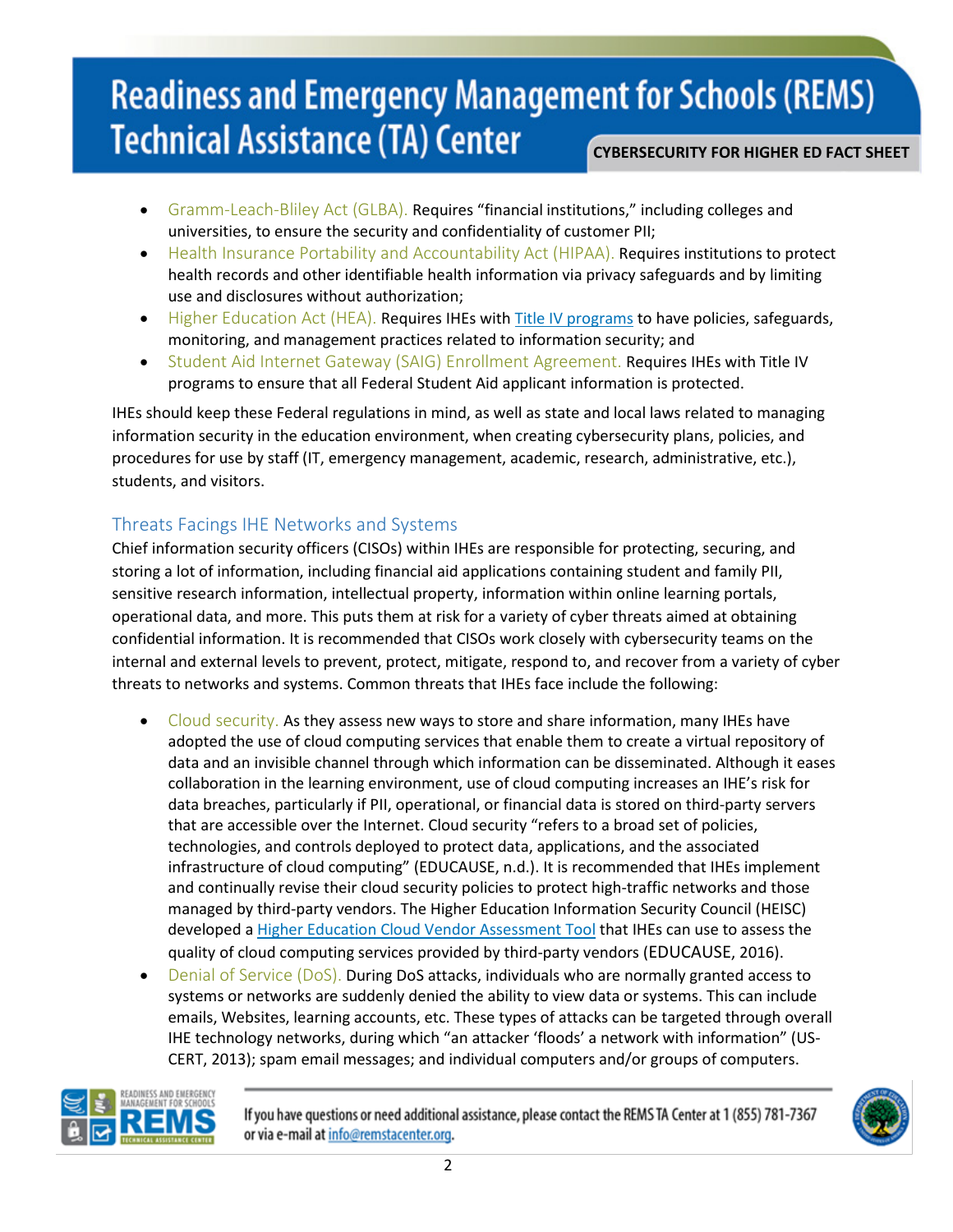Antivirus software, firewalls, and policies that make it easy to reduce spam can all be used by IHE information and cybersecurity departments to reduce the likelihood of DoS attacks.

- Malware. When an unrequested software is installed on an individual's computer and/or on an IHE's server, thereby restricting access and/or causing a system crash, it can be considered malware. There are various types of malware, including ransomware, viruses, worms, and adware. As recent events have shown, these malware threats are often used as a means to steal information and to commit fraud, including extortion. The Federal Trade Commission provides specific tips for avoiding, detecting, removing, and reporting malware via their site at [https://www.consumer.ftc.gov/articles/0011-malware.](https://www.consumer.ftc.gov/articles/0011-malware)
- **Phishing.** When it comes to cybersecurity, research shows that the most common threat to everyday Internet users is actually one of the oldest types—phishing (INFOSEC Institute, n.d.), which occurs when attempts at obtaining PII are made by malicious individuals or groups (US-CERT, n.d.). Phishing victims are targeted via unscrupulous email messages that hyperlink to fraudulent Websites via which users are prompted to disclose PII such as addresses, usernames, and passwords. Implementing cybersecurity training and emphasizing individual preparedness are the best defenses against phishing attacks, as they target individuals in many cases.
- Unsecure personal devices. It is no longer uncommon for IHEs to be hosts of bring-your-owneverything (BYOE) environments (EDUCAUSE, 2015), with students, faculty, staff, and visitors bringing everything from smart phones and tablets to laptops, desktops, and processing systems on campus to accommodate teaching, learning, and social needs. While BYOE enhances information sharing and digital learning, it also means that more individuals are accessing the IHE's wireless network, and that some of their devices may be unsecure, thereby making the IHE network vulnerable. Careful monitoring and regular risk assessments can support IHE efforts in managing high network traffic and the associated vulnerabilities.

When facing cyber threats, FISMA guidelines recommend that CISOs and cybersecurity mitigation and response teams identify risks and cyber threat areas; protect and implement safeguards; detect cybersecurity threats; respond to a potential incident or threat; and recover and restore capabilities. In the following sections, we will overview how to incorporate these guidelines into the preparation (prevention, protection, and mitigation), response, and recovery processes.

### Preparing for Threats

Preparing for cyber threats involves implementation of a variety of prevention, protection, and mitigation strategies for use by students, faculty, and staff. It is a continuous process that requires CISOs, cybersecurity staff, and emergency management teams to constantly monitor new and emerging technologies, trends, and information security techniques. The following are some steps that IHEs can take to prepare for cyber threats that may impact higher ed networks and systems.

• Securely store data. As described in the previous section, most cyber attacks and threats target IHE data, which is why cybersecurity, emergency management, and IT staff; administrative and financial aid staff; and faculty and students must all take steps to secure data that, if breached,



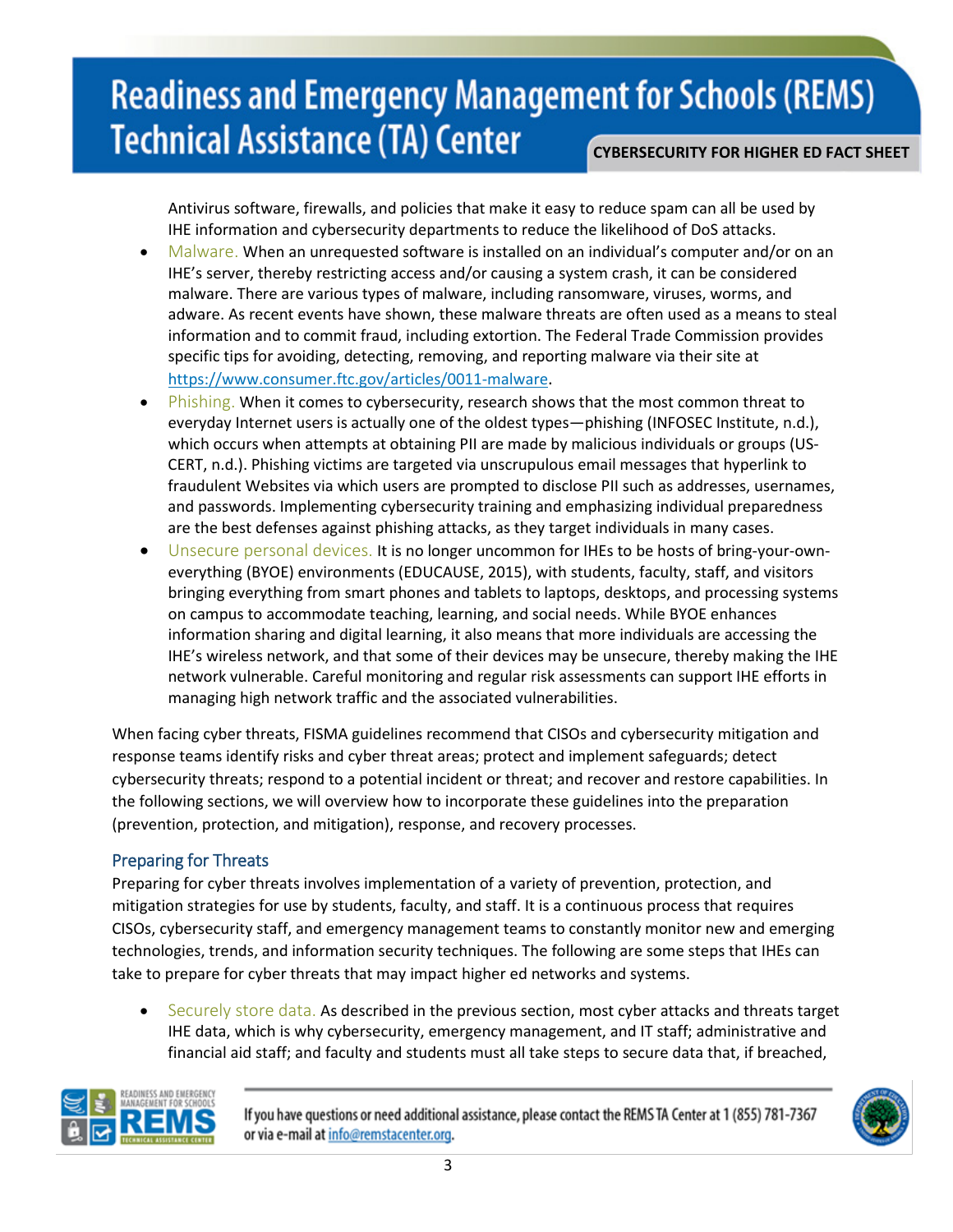could negatively impact an IHE's reputation, operations, and/or finances. A major element of secure data storage involves the performance of regular data backups. Even if a cyber attacker is successful in retrieving data, data backups can help cybersecurity teams "go back in time" in order to help confirm which systems, applications, etc. were compromised, which will in turn help IHE administrative staff communicate pertinent information to those affected.

- Create access control lists and firewalls. Controlling access is a great mitigation technique to use in the open BYOE environment on IHE campuses, and it is one that many IHEs are already using. Accessing control lists and firewalls make it easier for IT and cybersecurity staff when they are providing user and/or investigative support before, during, and after a data breach. It is recommended that lists are reviewed on a regular basis to ensure they do not include staff who have transitioned out of positions and to add new staff joining the IHE community.
- Develop policies on secure deployment, maintenance, and responsible/acceptable use. There are a lot of players in higher ed cybersecurity prevention, protection, and mitigation. They include IT staff, emergency management teams, cybersecurity professionals, as well as faculty, students, and visitors. Policies that clearly outline what to do and what not do when performing specific actions can help prevent cyber attacks. For example, IT staff should understand Federal, state, and local regulations related to ensuring information security, privacy, and the secure storage of PII before being assigned to support deployment and/or maintenance teams. Those regulations, along with procedures related to secure deployment and maintenance, can be included in policies outlined in a Cybersecurity Annex within higher ed emergency operations plans (EOPs). Furthermore, it is recommended that existing faculty, students, and visitors receive regular notifications and reminders related to responsible cyber use, and that responsible use policies are shared in the orientation packets of new faculty, staff, and students.
- Monitor networks carefully. With the recent proliferation of cyber attacks and threats, network monitoring has likely become a regular activity within IHE IT departments. Performing vulnerability scans may be one technique that IHE IT and cybersecurity staff use to assess risk and to develop courses of action to thwart potential attacks. Depending on an IHE's size and on how connected its individual department and school networks are, network monitoring can be a time-consuming task that requires support from outside sources, such as data security firms. Consider consulting neighboring IHEs, or IHEs within cybersecurity networks, to get input on which data security firms provide the best support.

It is recommended that IHE cybersecurity and emergency management teams assess their risk and vulnerability for specific types of cyber threats and include them in a detailed list of threats within the Cybersecurity Annex of their EOPs.

#### Responding to Threats

The way that an IHE responds will largely be guided by the type of cyber attack or threat that is detected. For example, if financial aid data is comprised, IHEs have SAIG and GLBA reporting requirements to consider, and if operating systems are disabled, contingency plans must immediately be activated to ensure continuity of learning. In many cases, responding to a threat requires collaboration



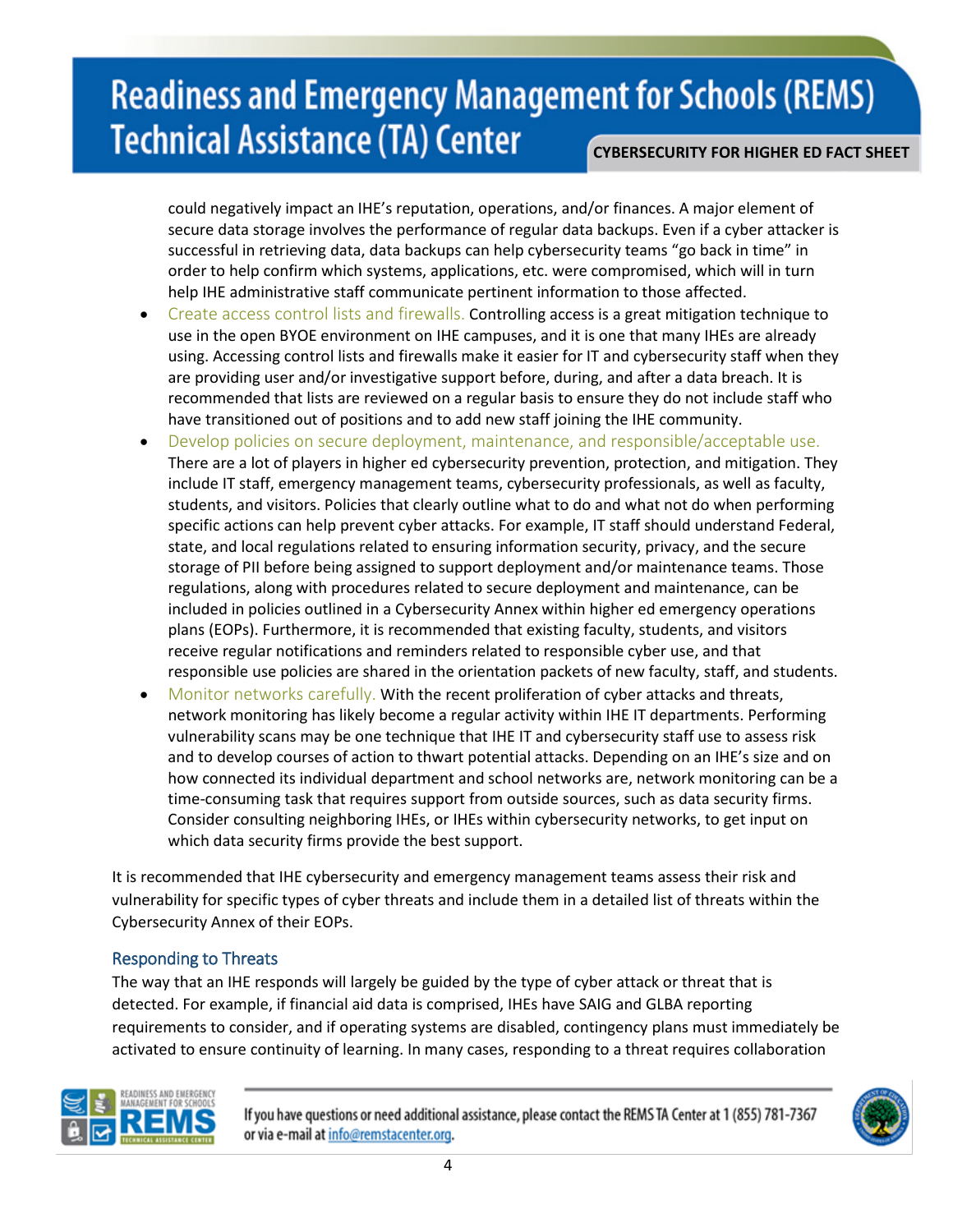with external players as well, including other IHEs, the Federal Bureau of Investigation (FBI) and private data security firms. In 2013, the University of Delaware discovered a data breach that resulted in the PII of 74,000 current and past employees, including student employees, being stolen (University of Delaware, 2013). The university reported the breach to the FBI, initiated an investigation to determine who was responsible, made changes to their network, and consulted other universities who recently faced similar breaches to get support.

The response of Penn State University following a 2014 attack of their College of Engineering was similar. Along with collaborating with the FBI and data security firms to conduct an investigation, the university made changes to its information security protocols for faculty, staff, and students, including requiring two-factor authentication university-wide, and creating a Website that outlined steps that students, faculty, and staff could take to report incidents and reinforce security during the incident recovery phase and in general (Penn State University, 2015).

IHE cybersecurity and emergency management teams should consider how their response will be guided by similar techniques and should outline courses of action for various cyber threat types within the Cybersecurity Annex of their EOP.

#### Recovering from Threats

The recovery process for a cyber incident should be focused on people, policies, and technology. When designing plans for recovery, CISOs at IHEs should also consider how it involves all three areas. For example, if operating systems have been disabled, either as a result of a cyber attack and/or a protective measure, IHE cybersecurity and IT staff will need to work to restore *technology* capabilities. They will also need to notify the *people* impacted, including faculty, staff, and students, about contingency plans that will be in place until capabilities are restored. Lastly, CISOs, IT, cybersecurity, and emergency management teams should take steps to review, revise, train, and continually remind key stakeholders on *policies* that may be implemented to prevent future attacks.

The following are some questions IHEs may ask during the recovery process:

People. Who was affected? Have those affected been informed about the incident in multiple formats? Who will manage responses to questions from students, faculty, staff, and the public about the incident?

*Have additional ideas for questions IHEs may ask during the recovery process? Share them via the REMS TA Center Community of Practice forum on Cybersecurity Considerations for IHEs: [https://rems.ed.gov/COP/REMSCOPforum/topics.as](https://rems.ed.gov/COP/REMSCOPforum/topics.aspx?ForumID=122) [px?ForumID=122.](https://rems.ed.gov/COP/REMSCOPforum/topics.aspx?ForumID=122)* 

- Policies. What changes should be made to policies to mitigate future incidents? How are these policies communicated to key stakeholders?
- Technology. Were capabilities impacted? Was data lost? Do systems need to be strengthened?



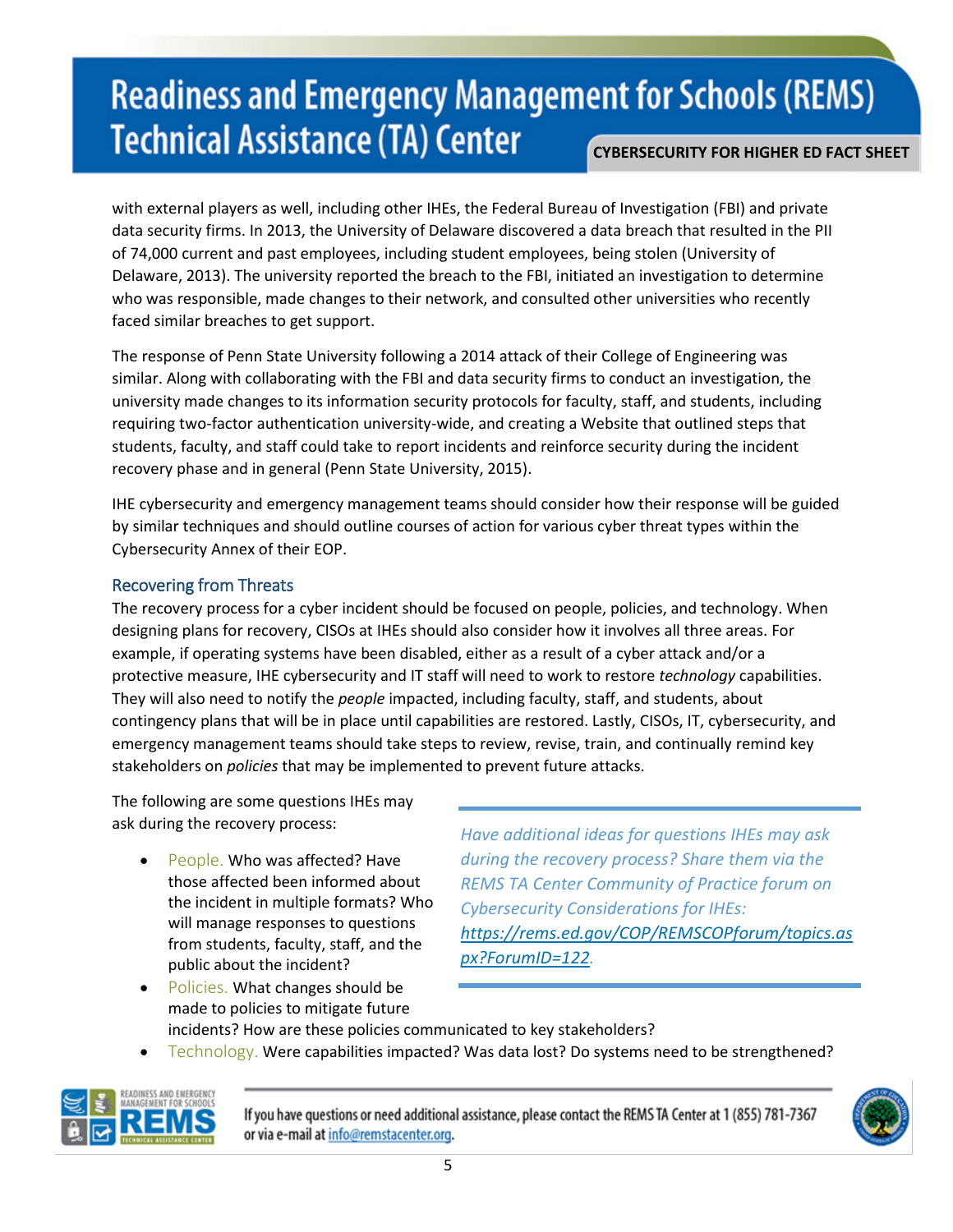Through post-incident reports and careful monitoring following the event, IHEs can assess the success of recovery efforts and work to strengthen the recovery process in the future. It is recommended that IHE cybersecurity and emergency management teams outline plans for recovery within the Cybersecurity Annex of their EOP. In addition, plans may be outlined in a cross-cutting [Recovery Annex](https://rems.ed.gov/IHERecoveryAnnex.aspx) that focuses on academic recovery, physical recovery, fiscal recovery, and psychological and emotional recovery.

### Relation to EOP Development and Planning

The Federal *[Guide for Developing High-Quality Emergency Operations Plans for Institutions of Higher](https://rems.ed.gov/IHEGuideIntro.aspx)* 

*[Education \(IHE Guide](https://rems.ed.gov/IHEGuideIntro.aspx)*) notes that "effective planning depends on a consistent analysis and comparison of the threats and hazards a particular institution of higher education faces" ("Guide for Developing High-Quality," 2013). As core emergency management planning teams at education agencies across the country work to identify and assess the risks posed to them by adversarial and human-caused threats, they should conduct research to determine which types of cyber threats to add to their "watch lists." Once the risks and vulnerabilities posed by those cyber threat types are understood, IHE cybersecurity and emergency management teams should incorporate them into a comprehensive Cybersecurity Annex that includes goals, objectives, and activities/courses of action for before, during, and after each cybersecurity incident type. When developing a higher ed EOP that addresses cybersecurity, planning teams should take the following actions during each step of the six-step planning process for EOP development outlined in the Federal *IHE Guide*.

### Step 1: Form a Collaborative Planning Team

Designate personnel who have a role in both cybersecurity and in managing cyber incidents or emergencies to be members of your cybersecurity planning team. This may include, but not necessarily be limited to, emergency management staff, CISOs, IT personnel, cybersecurity faculty and staff, external data security experts, and Federal and national partners, including the FBI and organizations focused on supporting IHEs with cybersecurity. (See **Key Organizations** at the end of this fact sheet.) When considering who to include on the planning team, remember that individuals and teams will be needed to support every preparedness mission area, including prevention, protection, mitigation, response, and recovery. It is recommended that you continually assess human resources available to

support cybersecurity against emerging threats, trends, and technologies.

### Step 2: Understand the Situation

During this step in the planning process, higher ed IT, cybersecurity, and emergency management teams should ensure they understand potential cyber threats that may impact their IHE community. Specifically, they should start by identifying potential

*The DHS National Cybersecurity Assessments and Technical Services (NCATS) team offers scanning and testing services to help identify vulnerabilities within stakeholder networks. For more information, email [NCATS\\_Info@DHS.gov.](mailto:NCATS_Info@DHS.gov)* 



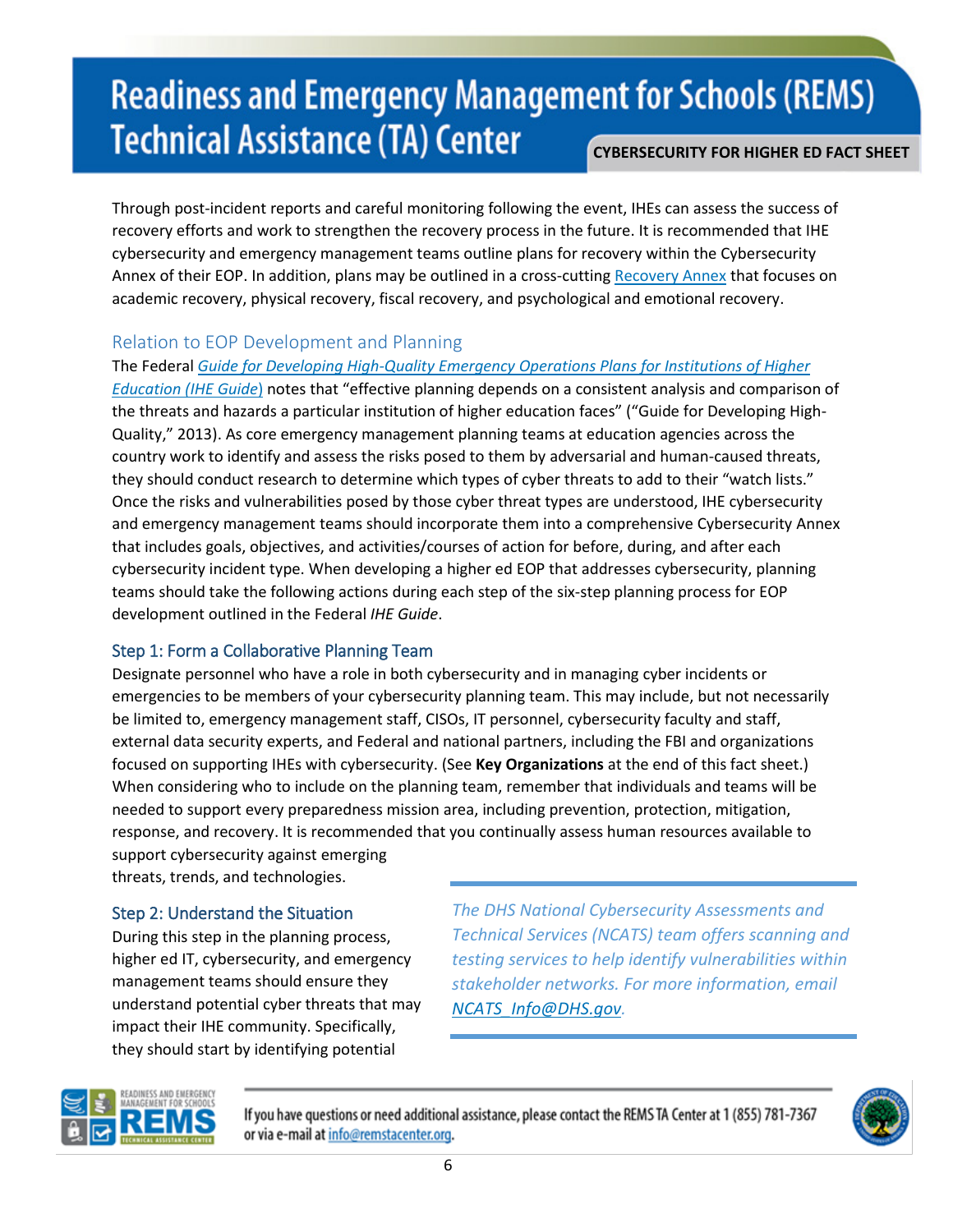cyber threats and hazards. Cybersecurity networks, as well as Federal groups including the [US-C](https://www.us-cert.gov/)ERT, can provide informational support when IHEs are looking to explore the universe of possible threats. Once potential threats are identified, planning teams should assess the cyber risk to their IHE networks and systems, and from there, identify the cyber vulnerabilities.

### Steps 3 & 4: Develop Goals, Objectives, and Courses of Action

These are two important steps in the planning process, because they will form the framework for development of a Cybersecurity Annex to be included in the higher ed EOP. Using each cyber threat identified in Step 2, higher ed IT, cybersecurity, and emergency management teams can work to develop goals and objectives.

Emergency management planning teams should work to determine goals and objectives to achieve the best outcome for (1) before, (2) during, and (3) after a cyber incident occurs, as illustrated in the examples below.

- Cyber Incident Goal Example 1 (before): Prevent staff in the financial aid department from unintentionally releasing PII and IHE financial data.
	- o Objective 1.1: Require all staff to take a cybersecurity training as a part of their bimonthly team meetings and/or as a security tool before accessing specific documents.
- Cyber Incident Goal Example 2 (during): Investigate the source of the security breach in collaboration with internal, private, and Federal partners.
	- $\circ$  Objective 2.1: Require IT staff to report all cyber incidents to the proper authorities, including the CISO.
- Cyber Incident Goal Example 3 (after): Strengthen cybersecurity procedures for financial aid staff.
	- $\circ$  Objective 3.1: Update bimonthly training content to provide more details on how PII and financial data can be unintentionally released.

A variety of measures should be developed to prevent cyber threats, as each threat may prevent different security issues and/or require unique responses. Highlight which action steps outlined to address cybersecurity overlap with other action steps to address other functional areas. For example, actions outlined in a [Continuity of Operations Annex](https://rems.ed.gov/IHECOOPAnnex.aspx) within a higher ed EOP might provide cybersecurity recommendations to support continuity of learning in distance learning environments serving as temporary replacements in the event of campus closure. All courses of action should be categorized, by cyber threat type, within a Cybersecurity Annex.

#### Step 5: Plan Preparation, Review, and Approval

When finalizing the Cybersecurity Annex, it is recommended that higher ed IT, cybersecurity, and emergency management teams address how the annex connects to state, county, and/or municipal plans. This will not only ease the approval process, but it will also ensure that IHEs are in compliance with state and local laws related to information security. (See list on pages 1 and 2.) The annex may also identify a chain of command for before, during, and after an incident, as well as roles, responsibilities,



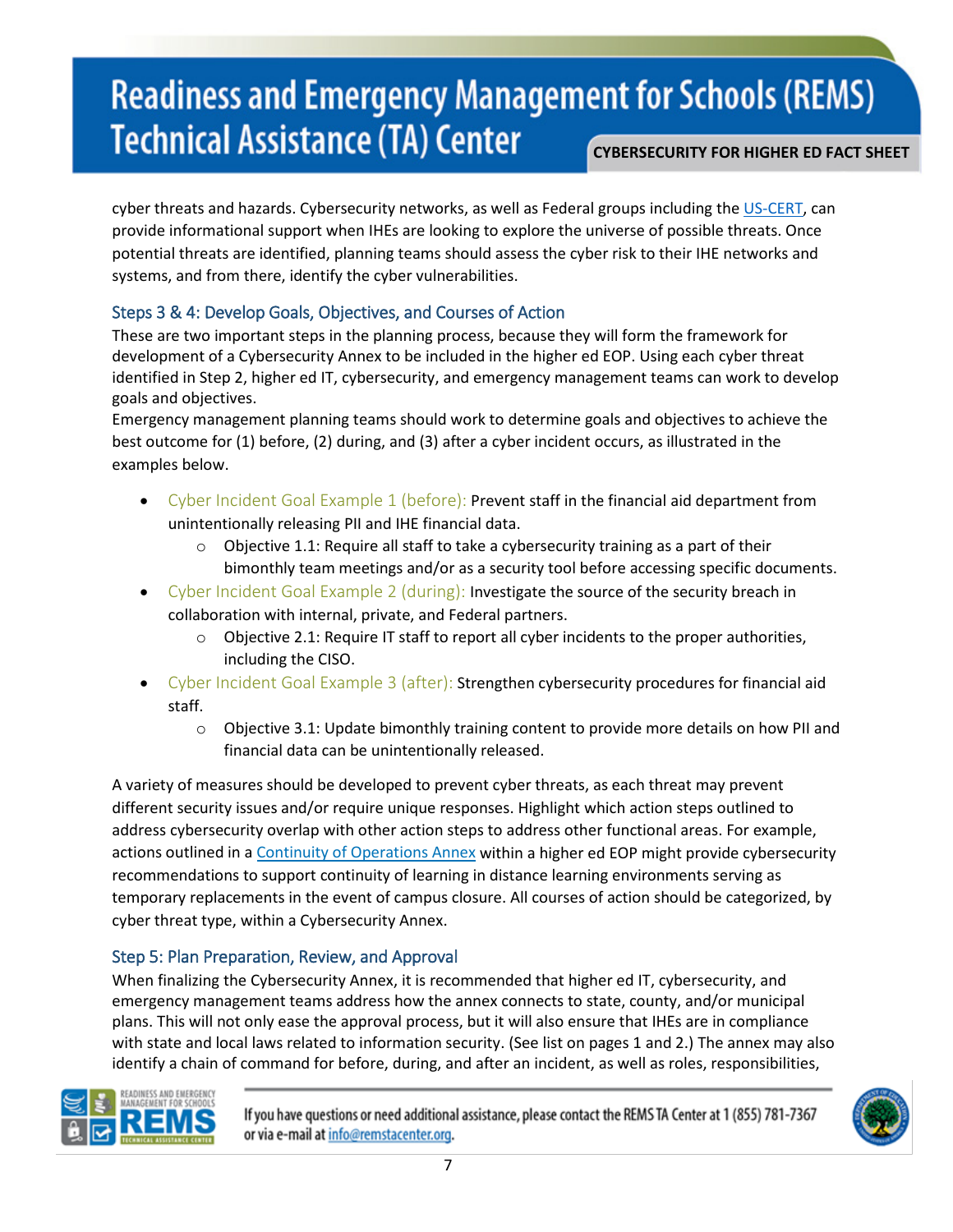and contact information for key stakeholders in prevention, protection, mitigation, response, and recovery.

#### Step 6: Plan Implementation and Maintenance

Once the plan is finalized, it is important for IHEs to train stakeholders. In this case, stakeholders include faculty and staff (IT, emergency management, academic, research, administrative, etc.), students, and visitors. Consider conducting emergency drills and exercises related to cybersecurity that involve these key stakeholders, as well as other partners who will support the IHE in the event of a cyber incident, including data security firms and Federal partners. After drills and exercises are complete and after actual cyber incidents, IHEs should prepare after-action reviews in order to identify lessons learned and implement corrective actions.

### On Twitter?

Get more information about cybersecurity considerations for IHEs from the REMS TA Center, the U.S. Department of Education's (ED) Office of Education Technology, and other cybersecurity partners by searching [#CyberAwareCampus.](https://twitter.com/hashtag/CyberAwareCampus?src=hash)

### Key Organizations

Several Federal and national organizations exist to support IHEs with cybersecurity. These include:

- Computer Crime and Intellectual Property Section, U.S. Department of Justice. This center supports government agencies, the private sector, academic institutions, and foreign counterparts in preventing, investigating, and prosecuting computer crimes. Along with providing documents and reports, the Website provides access to details on how to report a computer or intellectual property crime.<https://www.justice.gov/criminal-ccips>
- $E_{\text{DUCAUSE}}^{\text{D}}$ . This higher education technology association is comprised of IT practitioners working in the field of higher education. The organization's membership includes 1,658 U.S. and 264 international colleges and universities in 45 countries, as well as corporations, associations, and other organizations. The organization Website provides relevant resources on cybersecurity and hosts related virtual events.<https://www.educause.edu/about>
- HEISC. This entity leads the EDUCAUSE Cybersecurity Initiative, and also leads the Annual Campus Security Awareness Campaign. Their mission is to support the higher education community with efforts to enhance information security governance, compliance, data protection, and privacy programs. The HEISC Website offers resources and links to virtual Webinars and events[. https://www.educause.edu/focus-areas-and-initiatives/policy-and](https://www.educause.edu/focus-areas-and-initiatives/policy-and-security/cybersecurity-initiative)[security/cybersecurity-initiative](https://www.educause.edu/focus-areas-and-initiatives/policy-and-security/cybersecurity-initiative)
- NCATS Team, DHS. This team supports key IT stakeholders with decision-making, risk management, and recommendations to support the overall cybersecurity framework. Their services are free to all stakeholders. For more information, email: ncats info@hq.dhs.gov. <https://www.us-cert.gov/ccubedvp/federal>
- National Initiative for Cybersecurity Education (NICE), NIST. This initiative, which is led by NIST, is the result of collaboration between government, academia, and the private sector for



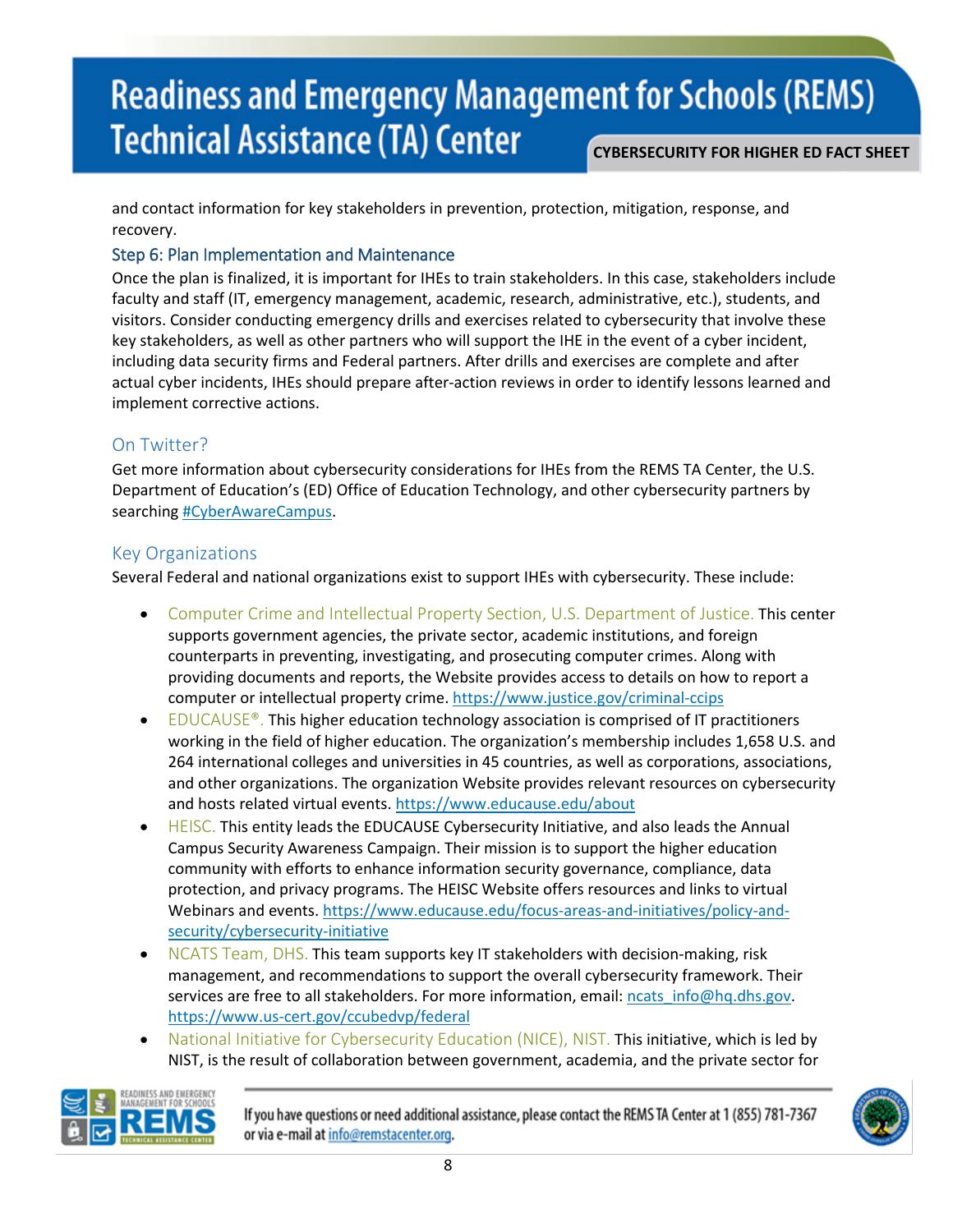the purpose of cybersecurity education, training, and workforce development. The [NICE](https://www.nist.gov/itl/applied-cybersecurity/nice/strategic-plan)  [Strategic Plan](https://www.nist.gov/itl/applied-cybersecurity/nice/strategic-plan) is designed to provide guidance to key stakeholders on improving the cybersecurity workforce and addressing the shortage of human resources to support cybersecurity in general. <https://www.nist.gov/itl/applied-cybersecurity/nice/about>

- Research Education Networking Information Sharing + Analysis Center (REN-ISAC). This international center serves as a computer security incident response team supporting the research and education communities. In collaboration with key partners, they notify IHEs of infected hosts and suspicious network traffic. Although they are a member-based organization, REN-ISAC provides a variety of public resources on their site[. https://www.ren-isac.net/](https://www.ren-isac.net/)
- Security & Information Systems Information Analysis Center, U.S. Department of Defense. This center offers up to 4 hours of free support in response to technical assistance inquiries specific to a variety of information security topics, including cybersecurity. They utilize practices and expertise from government, private industry, and academia to also provide core analysis tasks, subject matter expert referrals, and training classes in cybersecurity and information technology. <https://www.csiac.org/about/about-the-csiac/>
- US-CERT, DHS. This center supports Federal departments and agencies; state, local, tribal, and territorial governments; and other key private stakeholders by analyzing data and providing information on emerging cyber threats. Through their Website, they provide secure Web-based forms that stakeholders can use to report incidents and submit evidence of malware for analysis. <https://www.us-cert.gov/about-us>

#### Key Resources

Several Federal and national publications have been created to support IHEs with cybersecurity. These include:

- An Introduction to NIST Special Publication 800-171 for Higher Education Institutions, HEISC. This publication provides an overview of NIST Publication 800-171, which outlines requirements for IHEs related to data categorized by the Federal government as controlled unclassified information. It is specifically for IHEs that have contracts via research grants or other projects with Federal agencies. [https://library.educause.edu/resources/2016/4/an](https://library.educause.edu/resources/2016/4/an-introduction-to-nist-special-publication-800-171-for-higher-education-institutions)[introduction-to-nist-special-publication-800-171-for-higher-education-institutions](https://library.educause.edu/resources/2016/4/an-introduction-to-nist-special-publication-800-171-for-higher-education-institutions)
- Cyber Security Requirements for Institutions of Higher Education, ED. This presentation, from a CISO within ED's Federal Student Aid Department at th[e NASFAA National Conference,](https://www.nasfaa.org/about) is designed for the student financial aid community and provides an overview of information security and data protection considerations for IHEs. [http://fsaconferences.ed.gov/conferences/library/2016/NASFAA/2016NASFAACybersecurityReq](http://fsaconferences.ed.gov/conferences/library/2016/NASFAA/2016NASFAACybersecurityRequirementsforIHEs.pdf) [uirementsforIHEs.pdf](http://fsaconferences.ed.gov/conferences/library/2016/NASFAA/2016NASFAACybersecurityRequirementsforIHEs.pdf)
- Dear Colleague Letter on Protecting Student Information, July 29, 2015, ED. This 2015 letter from ED's Federal Student Aid Department serves as a reminder to IHEs and the thirdparty servicers that support their operations of their requirements, under various Federal laws,



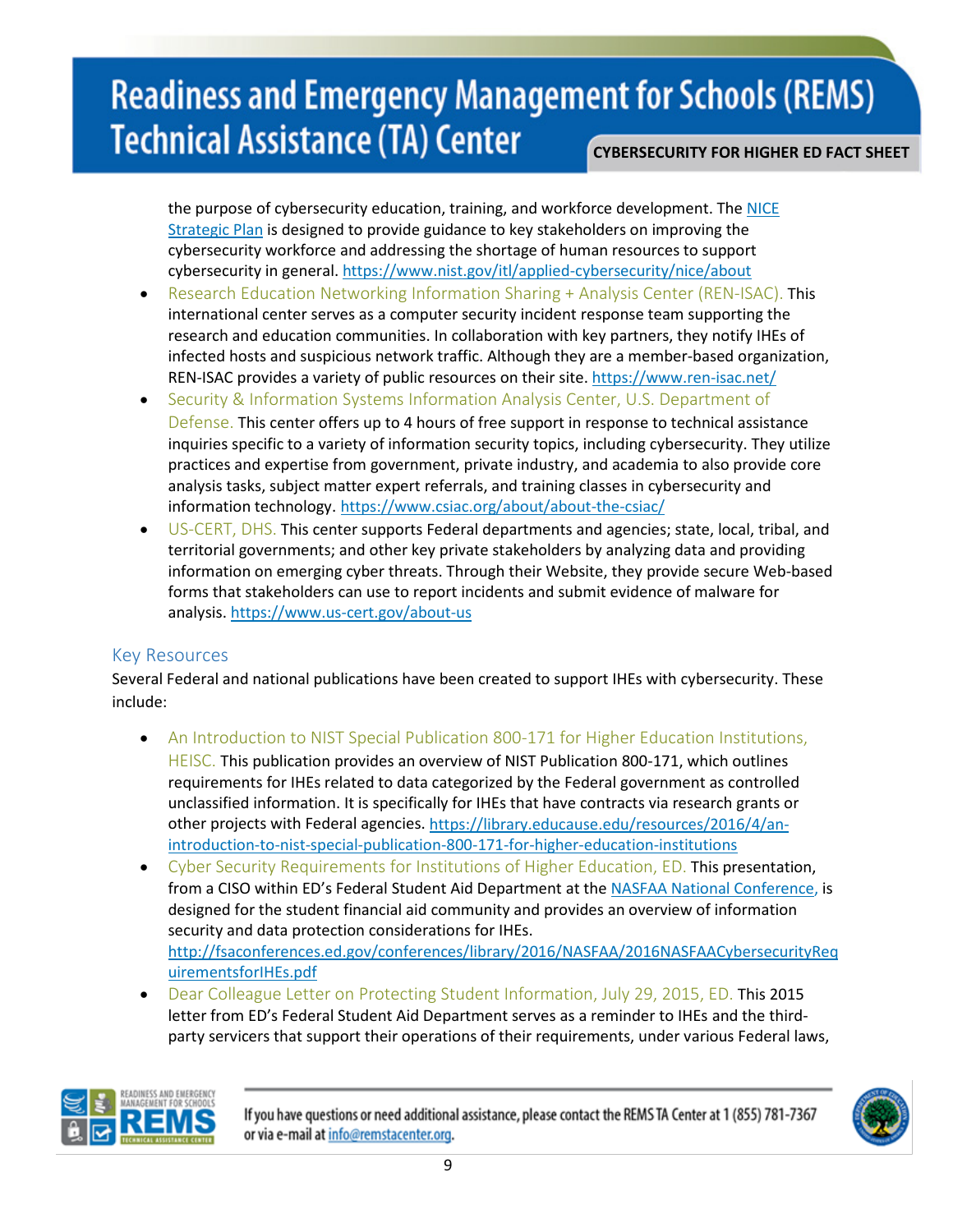to "protect data used in all aspects of the administration of the Title IV Federal student financial aid programs.[" https://ifap.ed.gov/dpcletters/GEN1518.html](https://ifap.ed.gov/dpcletters/GEN1518.html)

- **Framework for Improving Critical Infrastructure Cybersecurity, NIST. This document** provides an overview of the Federal Cybersecurity Framework, which is a compilation of IT industry standards and proven practices to help organizations manage cybersecurity risks and incidents. [https://www.nist.gov/sites/default/files/documents/cyberframework/cybersecurity](https://www.nist.gov/sites/default/files/documents/cyberframework/cybersecurity-framework-021214.pdf)[framework-021214.pdf](https://www.nist.gov/sites/default/files/documents/cyberframework/cybersecurity-framework-021214.pdf)
- Information Security Guide: Effective Practices and Solutions for Higher Education, HEISC. This continually evolving guide supports IHEs with the development, implementation, and maintenance of information security and privacy programs. Along with accessing resources on a variety of topics, including but not limited to encryption, network security, privacy, and risk management, users can also submit case studies that illustrate how security solutions were solved.<https://spaces.internet2.edu/display/2014infosecurityguide/Home>
- Integrating Cybersecurity with Emergency Operations Plans for IHEs, REMS TA Center. This Webinar, hosted in collaboration with ED and the DHS Office of Cybersecurity and Communications, provides an overview of how IHEs can work to integrate cybersecurity into higher ed EOPs. The recommendations within the Webinar are based on the *[IHE Guide](http://rems.ed.gov/IHEGuideIntro.aspx)*. <https://rems.ed.gov/IntegratingCybersecurityForIHEs.aspx>
- Toolkit for New CISOs, HEISC. This toolkit is designed specifically for CISOs who are new to their positions within IHEs. Along with providing links to various categorical resources and industry networks, the toolkit also serves as a space that new CISOs can use to assess the status of their IT department, connect with local peers, and request a mentor or coach. [https://spaces.internet2.edu/display/2014infosecurityguide/Toolkit+for+New+CISOs.](https://spaces.internet2.edu/display/2014infosecurityguide/Toolkit+for+New+CISOs)

#### References

- EDUCAUSE. *Cloud Security.* (n.d.). Retrieved from [https://library.educause.edu/topics/cybersecurity/cloud-security.](https://library.educause.edu/topics/cybersecurity/cloud-security)
- EDUCAUSE. *Higher Education Cloud Vendor Assessment Tool.* (2016, October 17). Retrieved from [https://library.educause.edu/resources/2016/10/higher-education-cloud-vendor-assessment](https://library.educause.edu/resources/2016/10/higher-education-cloud-vendor-assessment-tool)[tool.](https://library.educause.edu/resources/2016/10/higher-education-cloud-vendor-assessment-tool)
- EDUCAUSE. *Just in Time Research: Data Breaches in Higher Education.* (2014, May 20). Retrieved from [https://library.educause.edu/resources/2014/5/just-in-time-research-data-breaches-in-higher](https://library.educause.edu/resources/2014/5/just-in-time-research-data-breaches-in-higher-education)[education.](https://library.educause.edu/resources/2014/5/just-in-time-research-data-breaches-in-higher-education)
- EDUCAUSE. *Top 10 IT Issues, 2015: Inflection Point.* (2015, January 12). Retrieved from [http://er.educause.edu/articles/2015/1/top-10-it-issues-2015-inflection-point.](http://er.educause.edu/articles/2015/1/top-10-it-issues-2015-inflection-point)

INFOSEC Institute. *Phishing as an Attack Vector.* (n.d.). Retrieved from

[http://resources.infosecinstitute.com/category/enterprise/phishing/phishing-as-an-attack](http://resources.infosecinstitute.com/category/enterprise/phishing/phishing-as-an-attack-vector/)[vector/.](http://resources.infosecinstitute.com/category/enterprise/phishing/phishing-as-an-attack-vector/)